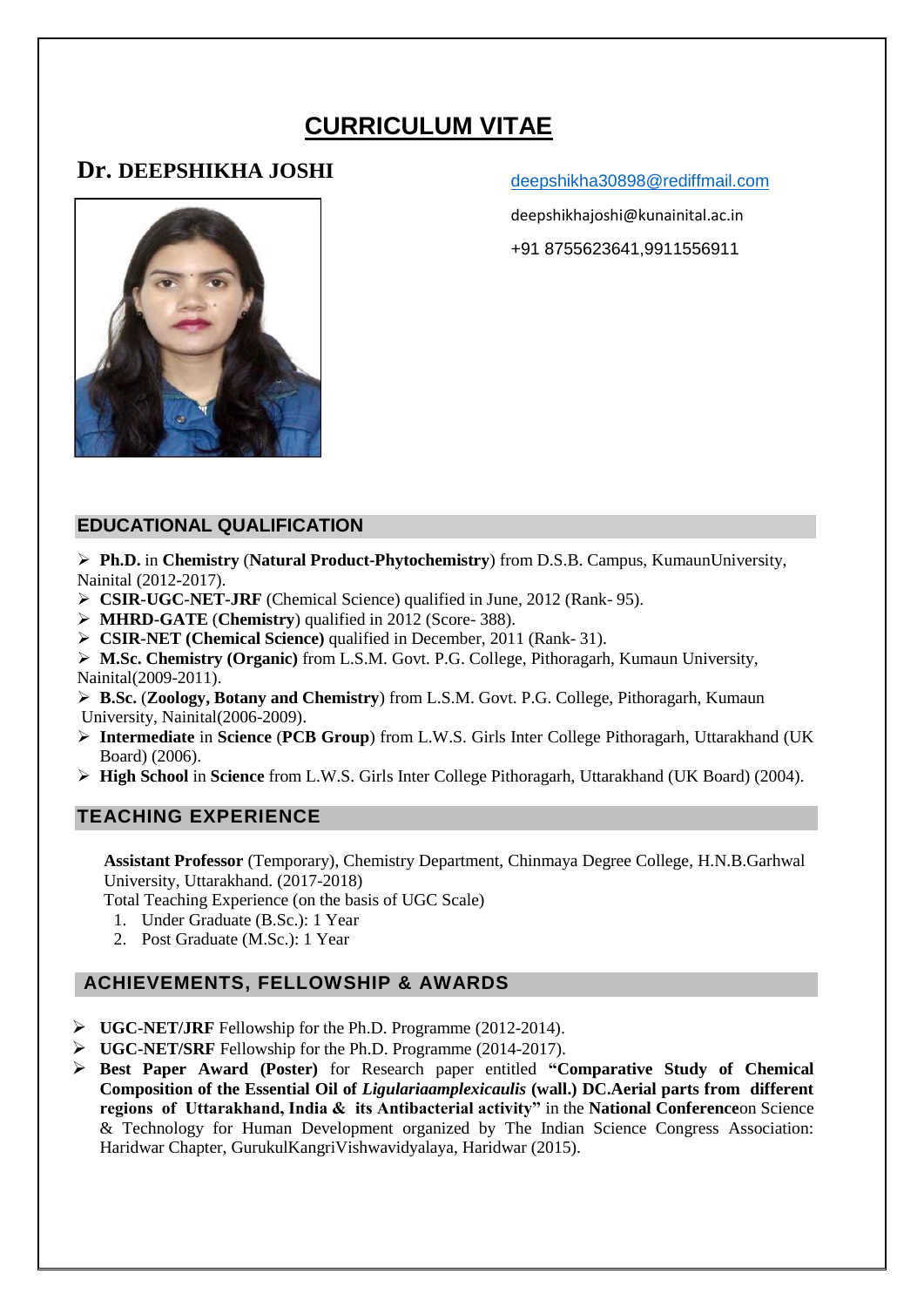#### **THESIS TITLE**

 **Ph.D. Thesis Title: "Chemical Investigation and Antimicrobial Activity on some medicinal plants belonging to genera** *Plectranthus, Ligularia,Selinum***and** *Myriactis***"** under the supervision of **Dr. Anand B.Melkani** (Professor and Head, Department of Chemistry, D.S.B. Campus, Kumaun University, Nainital, Uttarakhand).

### **RESEARCH PAPERS IN JOURNALS**

Manoj K. Nailwal, **Deepshikha Joshi** and Anand B. Melkani, "Chemical Composition and Biological Activity of the Essential oil from *Gnaphalium hypoleucum* DC." *Indian Perfumer*, 59(2), 36-41(2015).

**Deepshikha Joshi**, Anand B. Melkani, Rajendra Prasad and Manoj K. Nailwal, "Antimicrobial activity and Chemical composition of the steam volatiles from *Plectranthus coetsa* from two different habitats of Uttarakhand", *Indian Perfumer,* 61(2), 13-18 (2017).

Rajendra Prasad, Lalit S. Bisht **, Deepshikha Joshi** , Manoj K. Nailwal and Anand B. Melkani, "Chemical Composition and Antibacterial Activity of the Essential Oil from Whole Aerial Parts of *Leucas mollissima* Wall. ex Benth.", *Journal of Essential Oil Bearing Plants* **(TEOP)**, 20(1), 141-147 (2017).

Lalit S. Bisht, Rajendra Prasad, **Deepshikha Joshi**, Manoj K. Nailwal and Anand B. Melkani, "Phytochemical screening and antibacterial assay of the essential oil from *Carpesium cernuum L.*" *International Journal of Green and Herbal Chemistry*, 6(4), 107-116 (2017).

**Deepshikha Joshi**, Manoj K. Nailwal, Lalit Mohan and Anand B. Melkani, "*Ligularia amplexicaulis* (wall.) DC. Terpenoid Composition, percent variation and Antibacterial Activity of the essential oil from its aerial parts", *Journal of Essential Oil Research,* 30(3), 189-196 (2018).

**Deepshikha Joshi**, Anand B. Melkani, Manoj K. Nailwal, Rajendra Prasad and Lalit S. Bisht, " Terpenoid composition of Essential Oil from a new chemotype of *Selinum wallichianum* Raizada & Saxena", *Natural Product Research*, 32(3), 362-365 (2018).

**Deepshikha Joshi**, Anand B. Melkani, Manoj K. Nailwal, Lalit S. Bisht and Rajendra Prasad, *Selinum vaginatum* C. B. Clarke: Terpenoid Composition and Antibacterial Activity of whole Aerial Parts and Roots Essential oil" *Journal of Essential Oil Bearing Plants.* 21(5), 1176-1185 (2018).

#### **RESEARCH PAPERS PUBLISHED IN PROCEEDINGS**

**Deepshikha Joshi**, Manoj K. Nailwal and Anand B. Melkani, "Chemical Composition of the Essential oil from aerial parts of *Ligularia amplexicaulis* (Wall.) DC. from Uttarakhand and Evaluation of its Antibacterial Activity" **National Conference on Recent Advances in Sciences and Technology:2015 at Seemant Institute of Technology, Pithoragarh, pp.1-6,** ISBN: 978-93-85437-03-8.

 Manoj K. Nailwal, **Deepshikha Joshi** and Anand B. Melkani,"Chemical Composition and Antibacterial Activity of the Essential oil from *Uraria lagopus* DC." **National Conference on Recent Advances in Sciences and Technology: 2015 at Seemant Institute of Technology, Pithoragarh**. pp. **18-21**. ISBN: 978-93-85437-03-8.

 **Deepshikha Joshi**, A.B. Melkani, Manoj K. Nailwal, Rajendra Prasad and L.S. Bisht, "*In-vitro* Studies on the Antibacterial Activity of *Selinum Wallichianum* Essential Oil from Uttarakhand." **National Conference on Recent Advances in Sciences and Technology: 2016 at Seemant Institute of Technology, Pithoragarh, PP.79-81-ISBN: 978-93-85777-96-7.** 

 Manoj K. Nailwal, **Deepshikha Joshi** and Anand B. Melkani, "Antimicrobial Potential of the Essential Oil from *Scutellaria repens* Buch-Ham. EX D. Don and *Gnaphalium hypoleucum* DC." **National Conference on Recent Advances in Sciences and Technology: 2016 at Seemant Institute of Technology, Pithoragarh, PP.45-47, ISBN: 978-93-85777-96-7.**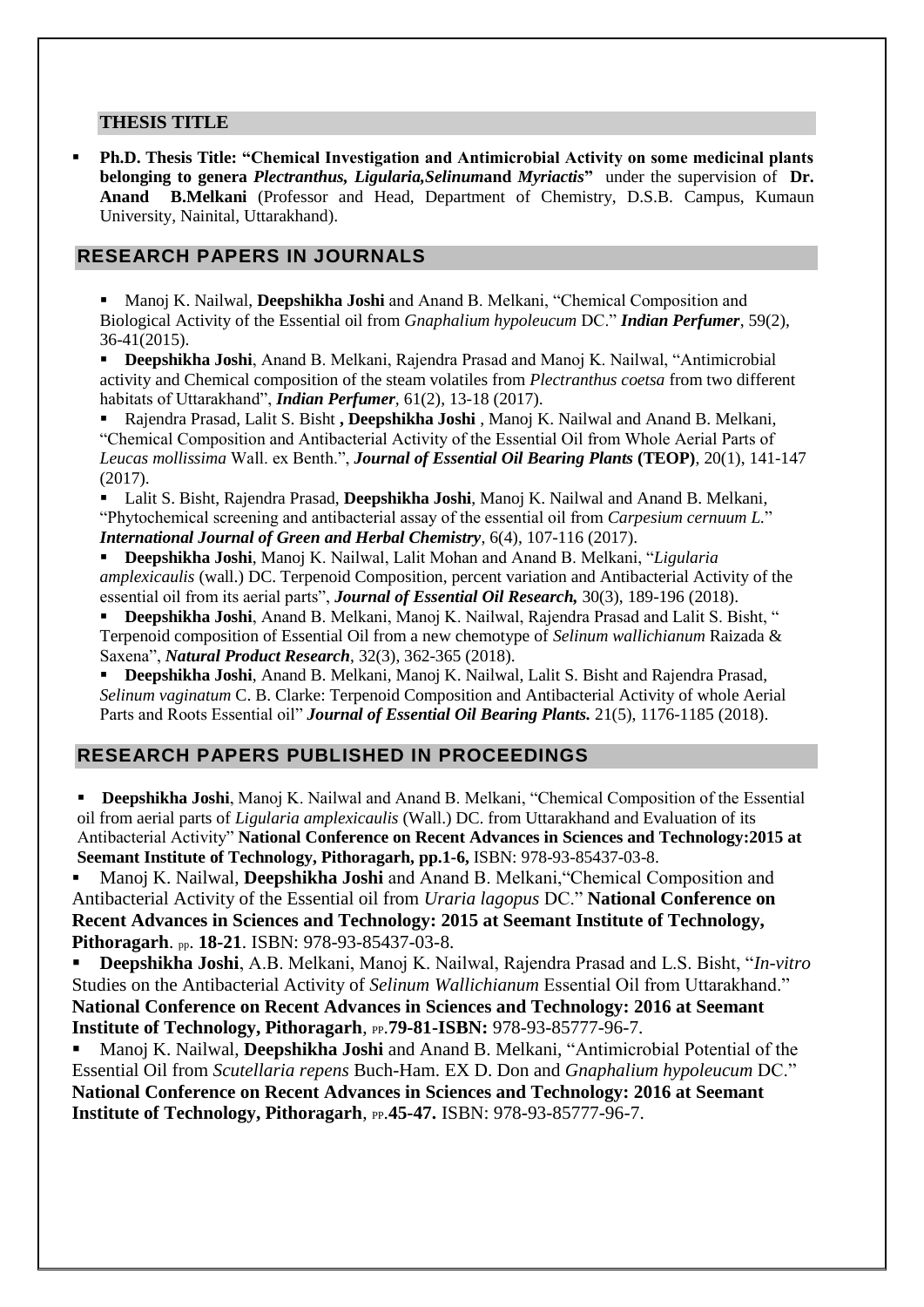## **CONFERENCES/ WORKSHP**

- Attended the **Workshop** on **National e-Governance Plan (Department of Information Technology, Ministry of Communications & Information Technology, Government of India)**, Nainital, April 16, 2013.
- **Deepshikha Joshi**, Anand B. Melkani, Lalit Mohan and Manoj K. Nailwal, "Terpenoid composition and Antibacterial activity of Essential Oil from *Ligularia amplexicaulis*(wall.) DC." **Ninth Uttarakhand State Science and Technology Congress, Vigyan Dham, Dehradun, Feb 26-28, 2015. (Poster)**
- Manoj K. Nailwal, Anand B. Melkani, Lalit Mohan and **Deepshikha Joshi** "Steam volatile constituents and antibacterial activity from *Gnaphalium hypoleucum* DC" **Ninth Uttarakhand State Science and Technology Congress, Vigyan Dham, Dehradun, Feb 26-28, 2015.**
- **Deepshikha Joshi**, Anand B. Melkani, Lalit Mohan, Manoj K. Nailwal and Rajendra Prasad, "Comparative Study of Chemical Composition of the Essential Oil of *Ligularia amplexicaulis* (wall.) DC. Aerial parts from different regions of Uttarakhand, India and its Antibacterial activity" **National Conference on Science & Technology for Human Development organized by The Indian Science Congress Association: Gurukula Kangri Vishwavidyalaya, Haridwar, 2015.(Poster)**
- Manoj K. Nailwal, Anand B. Melkani , Lalit Mohan, **Deepshikha Joshi** and Lalit Bisht, "Chemical Composition and Antibacterial Activity of Essential oil from *Uraria lagopus* DC" **National Conference on Science & Technology for Human Development organized by The Indian Science Congress Association: Haridwar Chapter, Gurukula Kangri Vishwavidyalaya, Haridwar, Mar 20-21, 2015.**
- **Deepshikha Joshi**, Anand B. Melkani, Manoj K. Nailwal and Lalit Bisht, "Terpenoid Composition and Antibacterial Activity of the Essential Oil from Aerial parts of *Myriactis nepalensis* LESS." **National Conference on Science & Technology for Indigenous Development in India organized by The Indian Science Congress Association: Gurukula Kangri Vishwavidyalaya, Haridwar, Sept, 2015.(Oral)**
- Manoj K. Nailwal, Anand B. Melkani , **Deepshikha Joshi** and Rajendra Prasad, "Comparative Study of Chemical Composition and Biological Activity of Essential Oils from Three *Scutellaria* species" **National Conference on Science & Technology for Indigenous Development in India organized by The Indian Science Congress Association: Haridwar Chapter, Gurukula Kangri Vishwavidyalaya, Haridwar, Sept 28-30, 2015.**
- **Deepshikha Joshi**, Anand B. Melkani, Manoj K. Nailwal, Lalit Bisht and Rajendra Prasad, "Comparative Analysis of Terpenoid Composition of the Essential Oil of *Myriactis nepalensis*  Less. Aerial parts from different regions of Uttarakhand, India and its Bioactivity."**10th Uttarakhand State Science and Technology Congress, Vigyan Dham, Dehradun, Feb, 2016. (Poster)**
- Manoj K. Nailwal, Anand B. Melkani, **Deepshikha Joshi**, Lalit Bisht and Rajendra Prasad, "Chemical Constituents of the Essential Oil of *Senecio graciliflorus* (Wall.) DC." **10th Uttarakhand State Science and Technology Congress, Vigyan Dham, Dehradun, Feb 10- 12, 2016.**
- Lalit S. Bisht, Anand B. Melkani, Manoj K. Nailwal, **Deepshikha joshi** and Rajendra prasad **,**"Chemical Compostion and Antibacterail actvity of Essenial oil from *Carpesium cerenuum l.*" **10th Uttarakhand State Science and Technology Congress, Vigyan Dham, Dehradun, Feb 10-12, 2016.**
- Rajendra Prasad, Anand B. Melkani, Manoj K. Nailwal, **Deepshikha Joshi** and Lalit S. Bisht, " Essential oil composition and Antibacterial activity from *Dicliptera roxburghiana Nees.*" **10th Uttarakhand State Science and Technology Congress, Vigyan Dham, Dehradun, Feb 10-12, 2016.**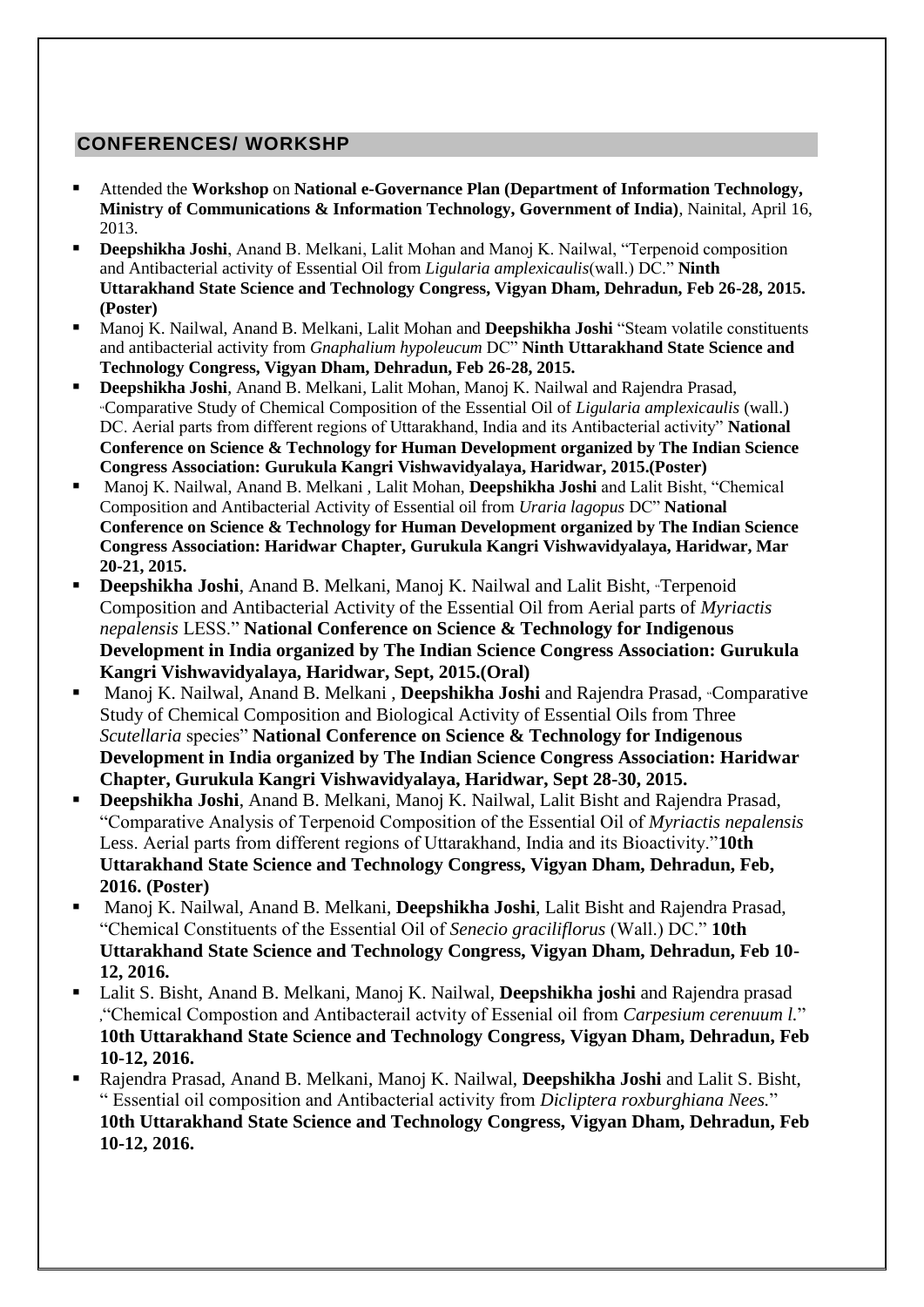- **Deepshikha Joshi**, Anand B. Melkani, Manoj K. Nailwal, Lalit Mohan and Lalit S. Bisht, " Chemical Composition of *Selinum wallichianum*: A new Chemotype from North-Wesrern Himalaya" **International Conference on Energy, Functional Materials & Nanotechnology (ICEFN-2016),** March 27-29, 2016.
- Manoj K. Nailwal**,** Anand B. Melkani**, Deepshikha Joshi**, Lalit Mohan and Rajendra Prasad, " Chemical Composition of the essential oil from a new Chemotype of *Senecio graciliflorus*  (Wall.) DC. and its bioactivity" **International Conference on Energy, Functional Materials & Nanotechnology (ICEFN-2016),** March 27-29, 2016.
- Rajendra Prasad, Anand B. Melkani, Manoj K. Nailwal**, Deepshikha Joshi** and Lalit S. Bisht, "Antibacterial activity and Terpenoid composition from *Leucas mollissima* wall Ex Benth." **International Conference on Energy, Functional Materials & Nanotechnology (ICEFN-2016),** March 27-29, 2016.
- Lalit S. Bisht, , Anand B. Melkani, Manoj K. Nailwal**, Deepshikha Joshi** and Rajendra Prasad, "Phytochemical Investigation and Antibacterial screening of the stem volatile extract from Ainsliaea aptera DC." **International Conference on Energy, Functional Materials & Nanotechnology (ICEFN-2016),** March 27-29, 2016.
- Attended the 3 days **Awareness Workshop on "The Facilities of UGC-DAE Consortium for Scientific Research**" **(Department of Physics, Kumaun University)**, Nainital, April 5-7, 2016.
- **Deepshikha Joshi**, Anand B. Melkani, Manoj K. Nailwal, R. Prasad and Lalit S. Bisht,"*Myriactis nepalensis* Less : Chemical Composition and Antibacterial Activity of the Root Essential Oil" **19th International Conference of International Academy of Physical Sciences & Symposium on Fixed Point Theory and Dynamical Systems,** October 17-19, 2016.
- Lalit S. Bisht**,** Anand B. Melkani, Rajendra Prasad, **Deepshikha Joshi**, Lalit Mohan and Priyadarshini Chanyal, "Comparative Study of Antibacterial Activity of the Essential Oil from Root and whole aerial parts of *Carpesium cernuum* L." **19th International Conference of International Academy of Physical Sciences & Symposium on Fixed Point Theory and Dynamical Systems,** October 17-19, 2016.
- Manoj K. Nailwal, **Deepshikha Joshi** and Anand B. Melkani, "*In-Vitro* Antifungal activity and GC-MS Analysis of Essential Oil of Uraria lagopus DC." **19th International Conference of International Academy of Physical Sciences & Symposium on Fixed Point Theory and Dynamical Systems,** October 17-19, 2016.
- Rajendra Prasad**,** Anand B. Melkani, Lalit S. Bisht, **Deepshikha Joshi**, Lalit Mohan and Priyadarshini Chanyal, " Chemical Composition and Study of Antibacterial Activity of Dicliptera roxburghiana Ness. Collected from two different regions of Uttarakhand" **19th International Conference of International Academy of Physical Sciences & Symposium on Fixed Point Theory and Dynamical Systems,** October 17-19, 2016.
- **Deepshikha Joshi**, Anand B. Melkani, Manoj K. Nailwal and Rajendra Prasad, "Phytochemical Screening of Volatiles from *Plectranthus coetsa* Buch-Ham. Ex D. Don Roots and Evaluation of their Antibacterial activity." **7th National Conference on Science & Technology for National Development, organized by The Indian Science Congress Association:** Gurukula Kangri Vishwavidyalaya, Haridwar, Nov, 2016. (Oral)
- Manoj K. Nailwal**, Deepshikha Joshi**, and Anand B. Melkani, " In-Vitro Antifungal Activity and Chemical Composition of the Essential oil of Senecio graciliflorus (wall.) DC." **7th National Conference on Science & Technology for National Development , organized by The Indian Science Congress Association**: Haridwar Chapter, Gurukula Kangri Vishwavidyalaya, Haridwar.
- **Deepshikha Joshi**, Anand B. Melkani, Manoj K. Nailwal, Lalit Bisht and Rajendra Prasad, "Comparative Study of Composition and Biological Activity of *Selinum Wallichianum* raizada